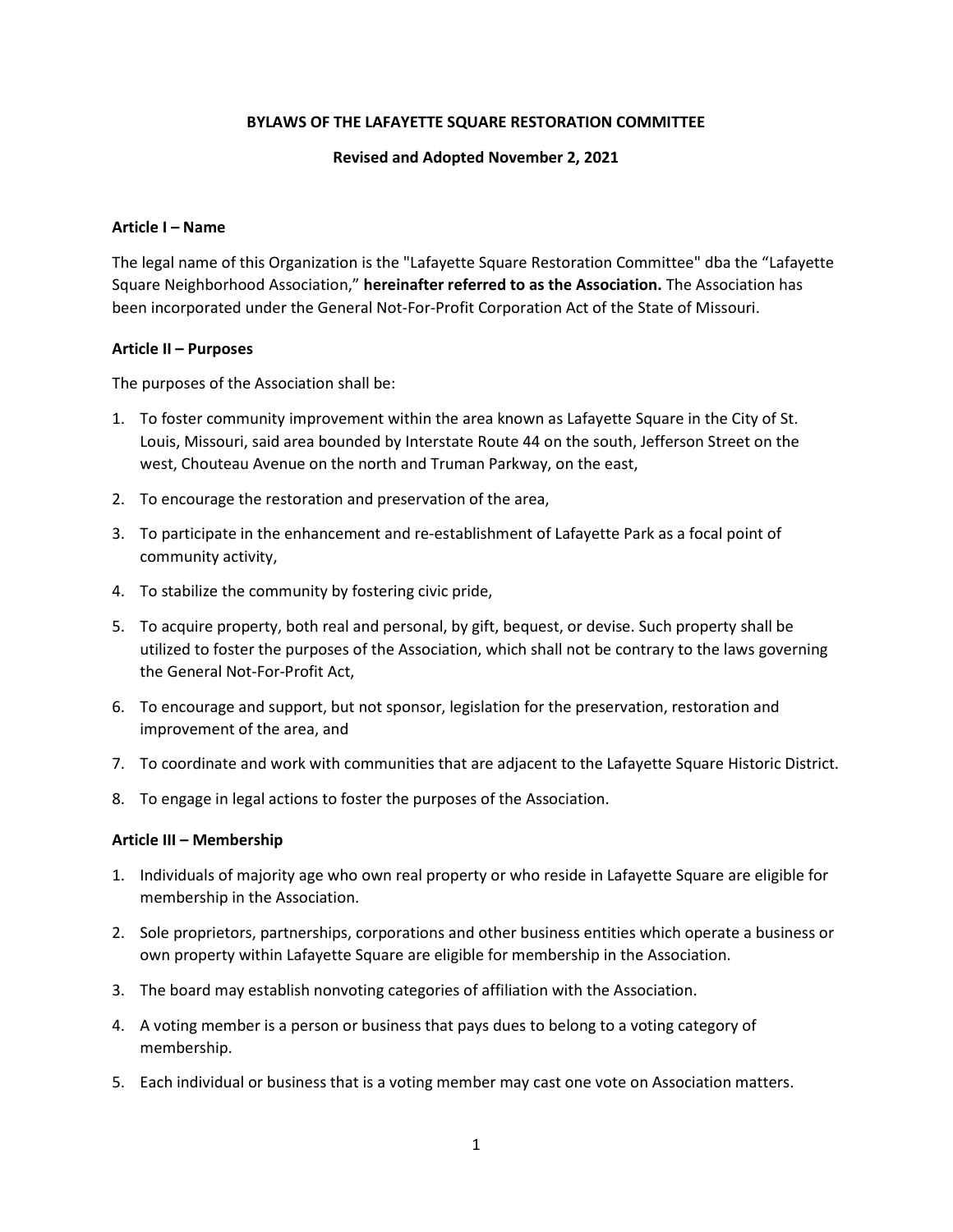### Article IV – Management

- 1. The control and management of the Association shall be vested in the voting membership.
- 2. The voting membership shall elect the following in accordance with the other provisions of these Bylaws:
	- a) Officers
		- i. President
		- ii. Vice President-President Elect
		- iii. Treasurer
		- iv. Assistant Treasurer-Treasurer Elect
		- v. Secretary
		- vi. Immediate Past President
	- b) Standing Committee Chairs
		- i. Chair for Business Affairs
		- ii. Chair for Communications
		- iii. Chair for Preservation
		- iv. Chair for Preservation Elect
		- v. Chair for Fundraising
	- vi. Chair for Improvements
	- vii. Chair for Membership
	- viii. Chair for Safety
	- c) four (4) Members at Large
- 2. The membership shall also elect six (6) Preservation Committee members.
- 3. All officers and chairs shall be elected for one-year terms, but may be nominated and elected to serve additional consecutive or nonconsecutive terms.
- 4. Members at large and Preservation Committee members shall be elected for two-year terms that alternate years with half elected each year.
- 5. The elected officers, standing committee chairs and members at large, together with the immediate past president of the Association, shall constitute the Board of Directors who are charged with the day-to- day operation of the Association.
- 6. The Board of Directors or membership may propose new standing committees and chairs. If the new chair positions are approved by a vote of the membership, the new chair positions may be added to the Board of Directors without an amendment of the Bylaws, up to a total of 20 members of the Board of Directors.
- 7. No member of the Board of Directors shall receive compensation from the Association for the performance of his or her duties as Board Member.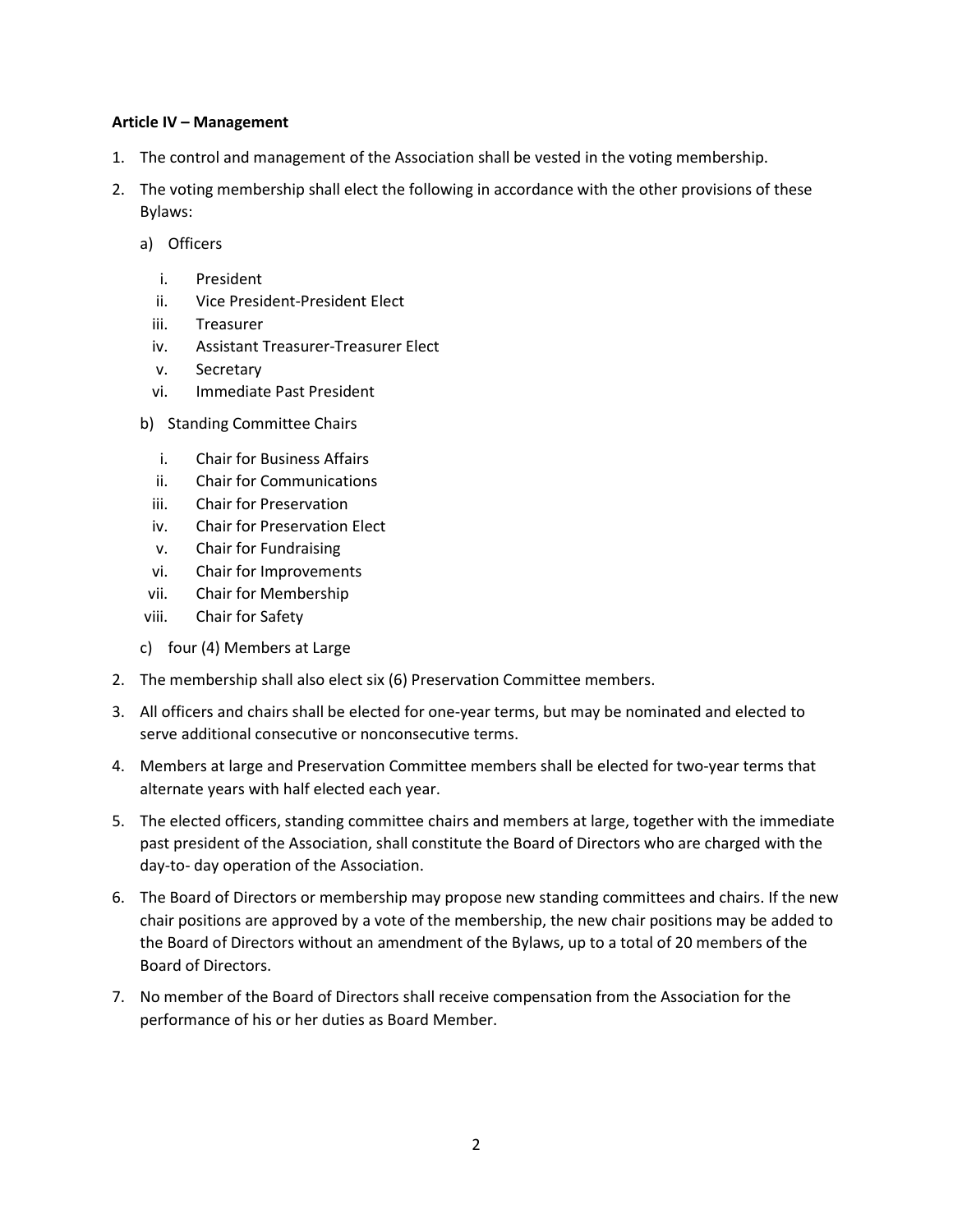### Article V – Responsibilities of Board Members

- 1. The President shall be the executive officer managing the organization and its finances. The President shall preside at all board and general membership meetings and shall prepare an agenda for each meeting. The President shall appoint vacant board positions, except where membership vote is required as described in Article IX.
- 2. The Vice President-President Elect shall exercise the powers of the President in the President's absence, shall carry out other duties as needed, and shall become President at the end of the President's term of office. Whenever the office of President becomes vacant, the Vice President-President Elect shall automatically become president and shall complete the remaining term of office of President.
- 3. The Treasurer shall be responsible for all funds and securities of the Association. The Treasurer will prepare an annual budget by at least one month before the start of the next fiscal year and shall report monthly to the Board of Directors and quarterly to the membership concerning the financial condition of the Association.
- 4. The Assistant Treasurer-Treasurer Elect shall have powers and duties assigned by the Treasurer and shall become Treasurer at the end of the Treasurer's term of office. Whenever the office of Treasurer becomes vacant for any reason, the Assistant Treasurer-Treasurer Elect shall automatically become Treasurer and shall complete that Treasurer's term of office.
- 5. The Secretary shall attend all meetings of the members and the Board of Directors and the annual meeting. The Secretary shall give notices of meetings as required by these Bylaws or by law, record votes, and keep and distribute minutes. The Secretary shall be the custodian of the Association records.
- 6. The Chair for Business Affairs shall be responsible for acting as a liaison to the businesses in Lafayette Square by facilitating communication and advocating the needs of the businesses.
- 7. The Chair for Communications shall be responsible for promoting and marketing the Association and engaging residents in community participation via digital, print, broadcast and all other media.
- 8. The Chair for Preservation shall be responsible for implementing policies of the Association represented in the Lafayette Square Historic Code (St. Louis City Ordinance #63327 as amended, updated or replaced) as well as the Association and community plans for zoning and development. This Chair shall manage activities of the Preservation Committee which oversees development within the Lafayette Square Historic District.
- 9. The Chair for Preservation Elect shall become Chair at the end of the Chair's term of office. The Chair for Preservation Elect shall automatically become Chair for Preservation if the office of Chair for Preservation becomes vacant and shall complete the remaining term of office of Chair for Preservation. The Chair for Preservation Elect will carry out duties as needed and assigned by Chair for Preservation.
- 10. The Chair for Fundraising shall be responsible for planning, coordinating, and implementing fundraising activities and shall manage the Association's relationships with donors.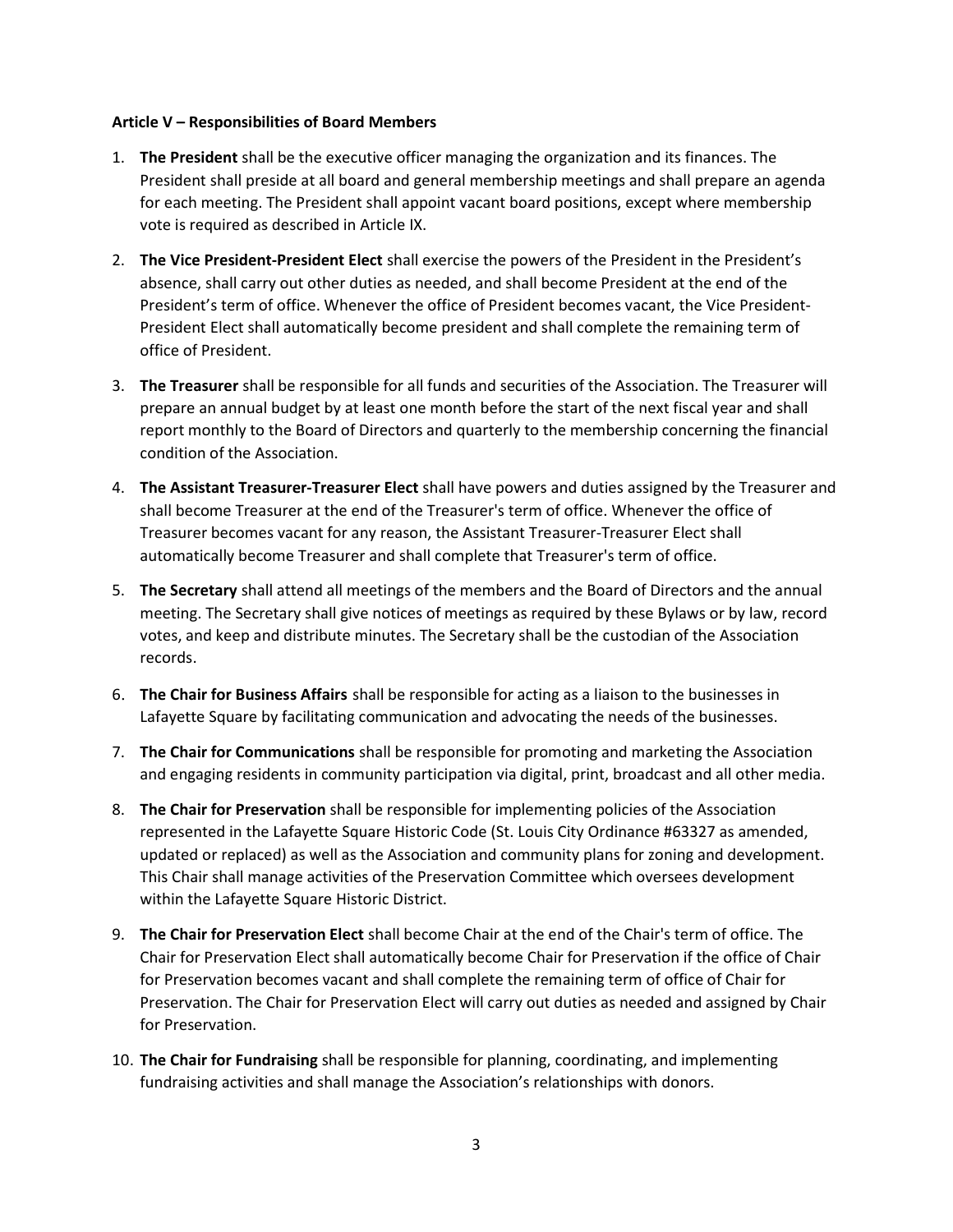- 11. The Chair for Improvements shall be responsible for implementing policies for physical and capital improvements to the community according to the Association's stated goals and community plans.
- 12. The Chair for Membership shall recruit members for the Association, manage dues collection, and develop strategies for membership retention.
- 13. The Chair for Safety shall be responsible for the Association's safety program for residents and businesses.
- 14. Members at Large shall provide representation of community interests, offer insight and guidance to Board policy and actions, and participate in Association activities.

## Article VI – Meetings

- 1. An Annual Meeting for the election of positions, board or other, in the Association and for other business shall be held during the month of October. A timely notice of this meeting shall be provided to all members by the Secretary. This notice may be provided using any reasonable means including by posting electronically on social media or by sending emails.
- 2. Meetings may be held in person or via electronic means or a combination of each.
- 3. Voting may take place via electronic means at the discretion of the Board of Directors, providing that members are able to verify the identities of voting members. Voting may be by mail for changes to dues and these Bylaws, if deemed appropriate by the Board.
- 4. A quorum for the transaction of business at any regular or special membership meeting shall consist of twenty-five (25) voting members.
- 5. Regular meetings of the membership shall be held no less often than quarterly.
- 6. Special membership meetings may be called by the President.

If a motion is proposed by a member that, per the Bylaws, requires that the motion be tabled and published for consideration (e.g., Article XI, paragraph 8) such that the vote will occur at the next membership meeting, yet the member feels the motion is urgent and cannot wait for the next meeting, the member may ask that the motion be designated an "Emergency Motion" and the member may ask the President to convene a special session of the membership to vote on the proposed motion. The President will then take a vote of the Board of Directors as to whether a special session is warranted. A supermajority of two thirds (66.67%) of the board members present must vote in agreement that a special session is warranted. If this vote is achieved, the special session is to take place no sooner than 7 days from the date authorized, and no later than 14 days from the date authorized.

The Secretary will publish the emergency motion to the membership by any and all means deemed appropriate by the Board of Directors. No other business other than the vote on the emergency motion may be transacted. The special session may be held at any location inside the boundaries of Lafayette Square.

7. During discussion following a motion, any member of the Association may ask the President to end the discussion and proceed to a vote. The President will call for a vote to end the discussion and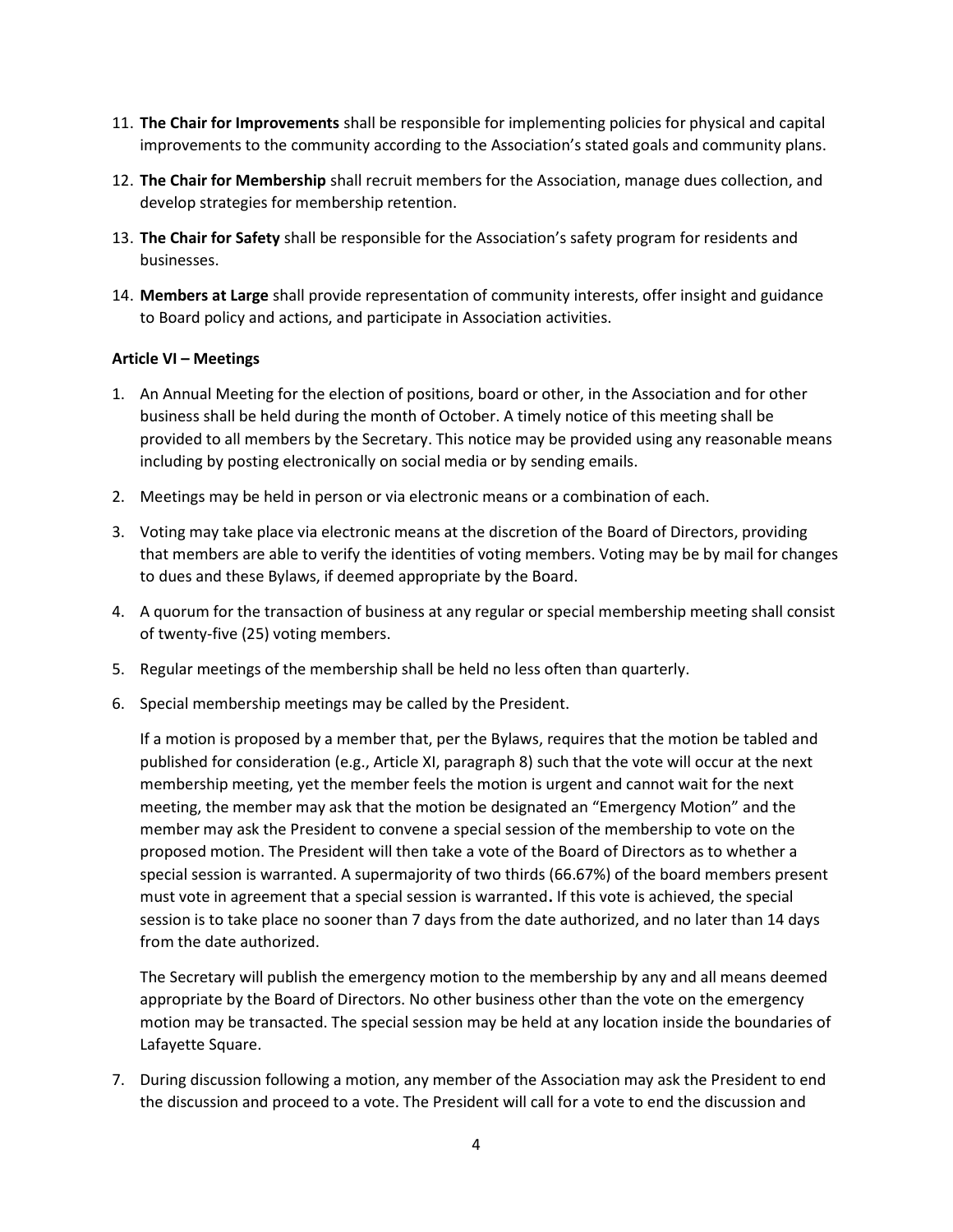proceed to the vote on the proposed motion. Discussion will end if a majority of members present vote to end the discussion. If a majority of members present do not vote to end the discussion, then discussion will continue for a minimum of 5 minutes or until 4 additional members have had a chance to voice their opinion up to a maximum of 20 total minutes. At that time another vote to end discussion will be taken. This procedure is to be followed as many times as is necessary until either a majority of the members vote to end the discussion on the motion, or until the motion is withdrawn.

- 8. Meetings of the Board of Directors will be called by the President and shall be held no less often than quarterly.
- 9. Members of the Board may participate in a Board meeting through teleconference, video or phone. Participation in a board meeting through teleconference, video or phone communication constitutes in-person presence at the meeting as long as:
	- a) all members participating in the meeting are able to hear one another;
	- b) each member can communicate with all other members concurrently;
	- c) members are able to verify that each person participating in the meeting is a Board member.
- 10. 50% of the Board members shall constitute a quorum to conduct business.
- 11. If a member of the Board of Directors has three unexcused absences in a year from Board meetings, the member is subject to removal from office as described in Article XV Involuntary Removal without the need for a petition.
- 12. Meetings will be conducted according to the current edition of "Robert's Rules of Order" unless specified otherwise in these Bylaws.

### Article VII – Dues

- 1. Dues may be assessed only by vote of the membership.
- 2. Dues may be assessed at rates different for individuals and for business entities.
- 3. Dues shall be assessed on an annual basis and shall not be pro-rated.
- 4. Only members whose dues are fully-paid for the year may vote on any matters coming before any general or special membership meeting or at the Annual Meeting.
- 5. Members are eligible to vote on all matters immediately upon the payment of their dues.

#### Article VIII – Nominations and Elections

- 1. Elected positions of the Association shall be elected to office at the October Annual Meeting and shall take office immediately upon the close of that meeting and shall hold office until the next Annual Meeting.
- 2. Any member whose dues are paid is eligible to hold office in the Association.
- 3. Nominations for the election held at the Annual Meeting will open during the second membership meeting preceding the Annual Meeting (August if holding monthly meetings) and will close at the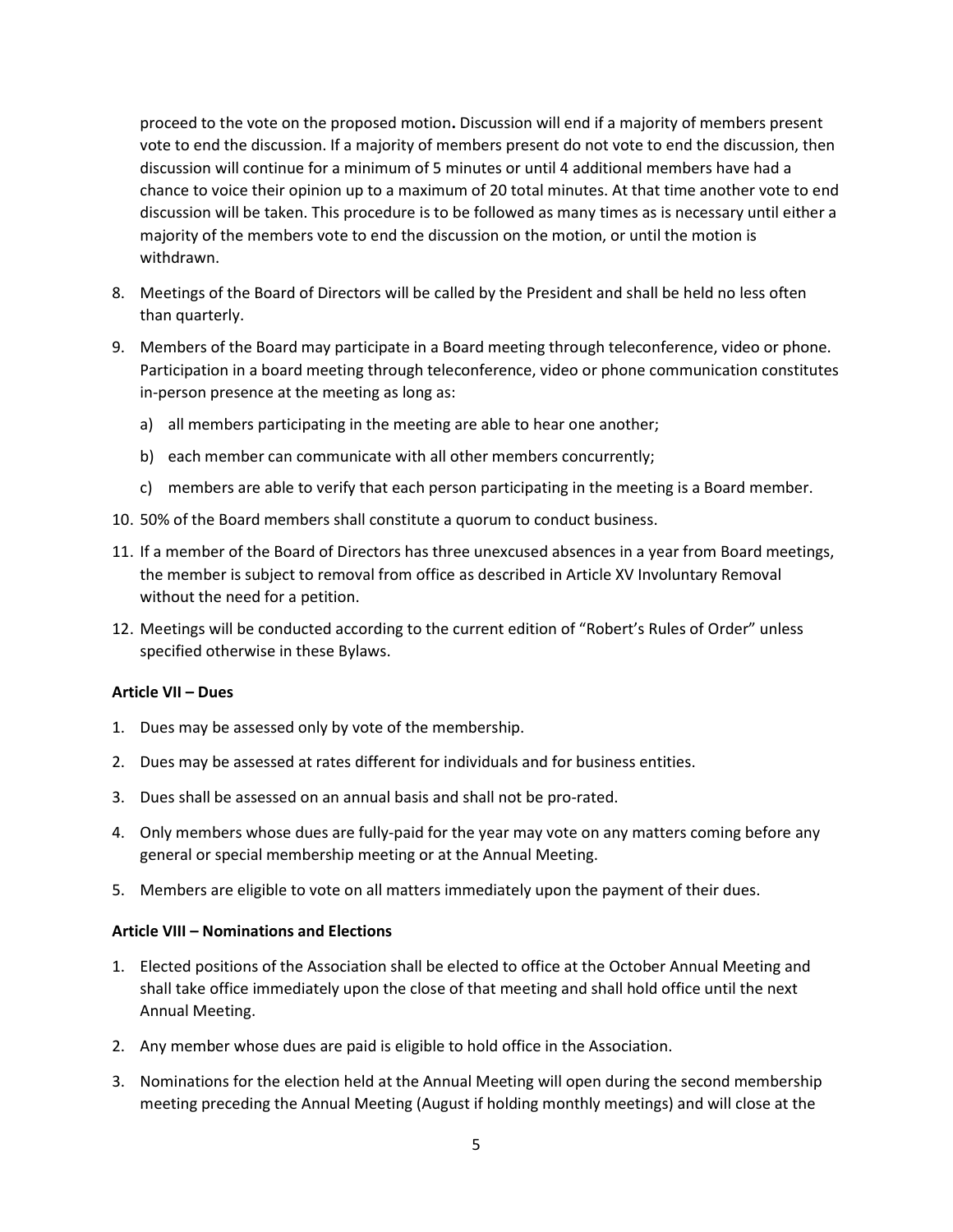end of the membership meeting immediately preceding the Annual Meeting (September, if holding monthly meetings.)

- 4. In the event there are no valid nominations for a position according to the timeline above, names may be placed in nomination at the Annual Meeting for the position(s) for which there are no candidates.
- 5. The Board of Directors may nominate candidates for office at its discretion and must do so at the second membership meeting held preceding the Annual Meeting (August, if holding monthly meetings.)
- 6. Balloting may be by written secret ballot in the case of contested elections; The Board may allow electronic voting in accordance with Article VI – Meetings.
- 7. In the election of officers, board members and Preservation Committee members, the candidate receiving a majority (50% + 1 vote) of the votes cast shall be deemed elected to office. When three or more candidates are running for an office and no candidate receives a majority, then the candidate receiving the lowest number of votes will be eliminated and another vote taken. Succeeding ballots will follow the same procedure until a candidate does receive a majority.
- 8. Following each contested election, the candidate(s) not elected to that office shall have the right to run for any other position on the Board not then voted upon simply by declaring that they wish to have their name(s) placed on the ballot.
- 9. In the election of the Members at Large, each voting member shall be entitled to vote for any candidates on the first ballot, up to 4, depending on how many offices are open. Voting members may vote only once for a candidate. The candidates receiving the highest number of votes cast shall be deemed elected Members at Large.

# Article IX – Vacancies and Special Elections

A special election shall be held to fill vacancies for these positions when no other provision exists in these Bylaws:

- President
- Vice Present-President Elect
- Chair for Preservation
- Chair for Preservation Elect
- Treasurer
- Assistant Treasurer-Treasurer Elect

The Board may establish nominating and balloting provisions for the election as the Board deems appropriate.

## Article X – Committees

It shall be the duty of the Board of Directors to establish, oversee and disband committees and subcommittees and their members as needed. The President shall appoint ad hoc committees and task groups and may appoint members of standing committees if needed. The President shall be ex-officio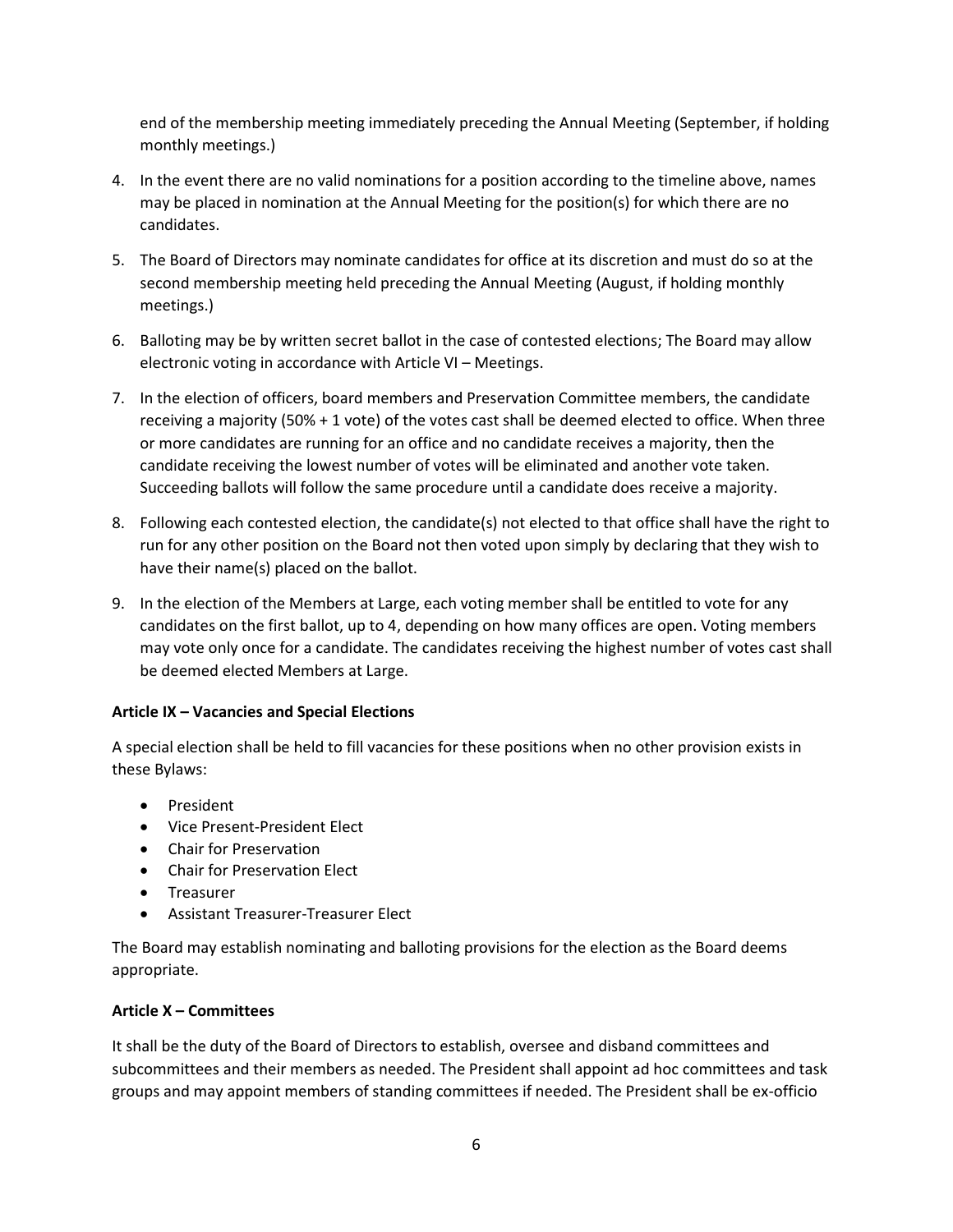member of all committees and subgroups. Chairs of standing committees shall appoint members to their committees and subgroups with the exception of Preservation Committee members.

The membership of the Preservation Committee consists of the Chair of Preservation, Chair for Preservation Elect, and six (6) regular members. Preservation Committee members are elected by the membership at the annual meeting, but if a position becomes vacant, the Chair for Preservation may appoint someone to fill the vacancy.

The Treasurer may create a Finance Committee to review the proposed annual budget and make recommendations to the Board during the budget process. This Finance Committee may remain active for other financial advice at the discretion of the Treasurer.

## Article XI – Finances

- 1. It shall be the responsibility of each committee of the Association to prepare an itemized budget for said committee's activity for the next fiscal year.
- 2. Each committee shall submit its budget to the Treasurer no later than forty-five (45) days prior to the beginning of the next fiscal year.
- 3. The Treasurer shall review each committee budget and shall make recommendations thereon to the Directors no later than the regular meeting of the Board of Directors immediately preceding the beginning of the next fiscal year.
- 4. Upon submission by the Treasurer of the various committee budgets and the Treasurer's recommendations, and upon consideration of any other pertinent financial matters, the Board of Directors shall prepare a proposed budget for the Association for the next fiscal year and shall submit same to the general membership for approval no later than the regular general membership meeting in the beginning of the next fiscal year.
- 5. After approval by the membership, the Board of Directors will have the authority to allocate and spend the funds in accordance with the approved budget. No additional expenditures may be made or expenses or indebtedness incurred on behalf of the Association unless authorized by the membership.
- 6. The Board of Directors shall submit to the membership within thirty (30) days after the close of each quarter a current and cumulative financial statement.
- 7. The Board of Directors shall have the power to make emergency appropriations up to \$3,000 by a supermajority of three-fourths (75%) vote.
- 8. Any motion proposed by a member or officer for appropriation of funds beyond what is approved by the budget to authorize spending in excess of \$3,000 will require the motion to be taken at the current membership meeting and tabled. Discussion of the motion may take place for a time period deemed appropriate by the membership and the president. Voting to approve or deny the motion will take place at the following membership meeting after the motion has been presented to the board of directors at the next board meeting, and once the motion has been communicated to the members of the Association through publication of the motion (as described in Article VI, paragraph 6).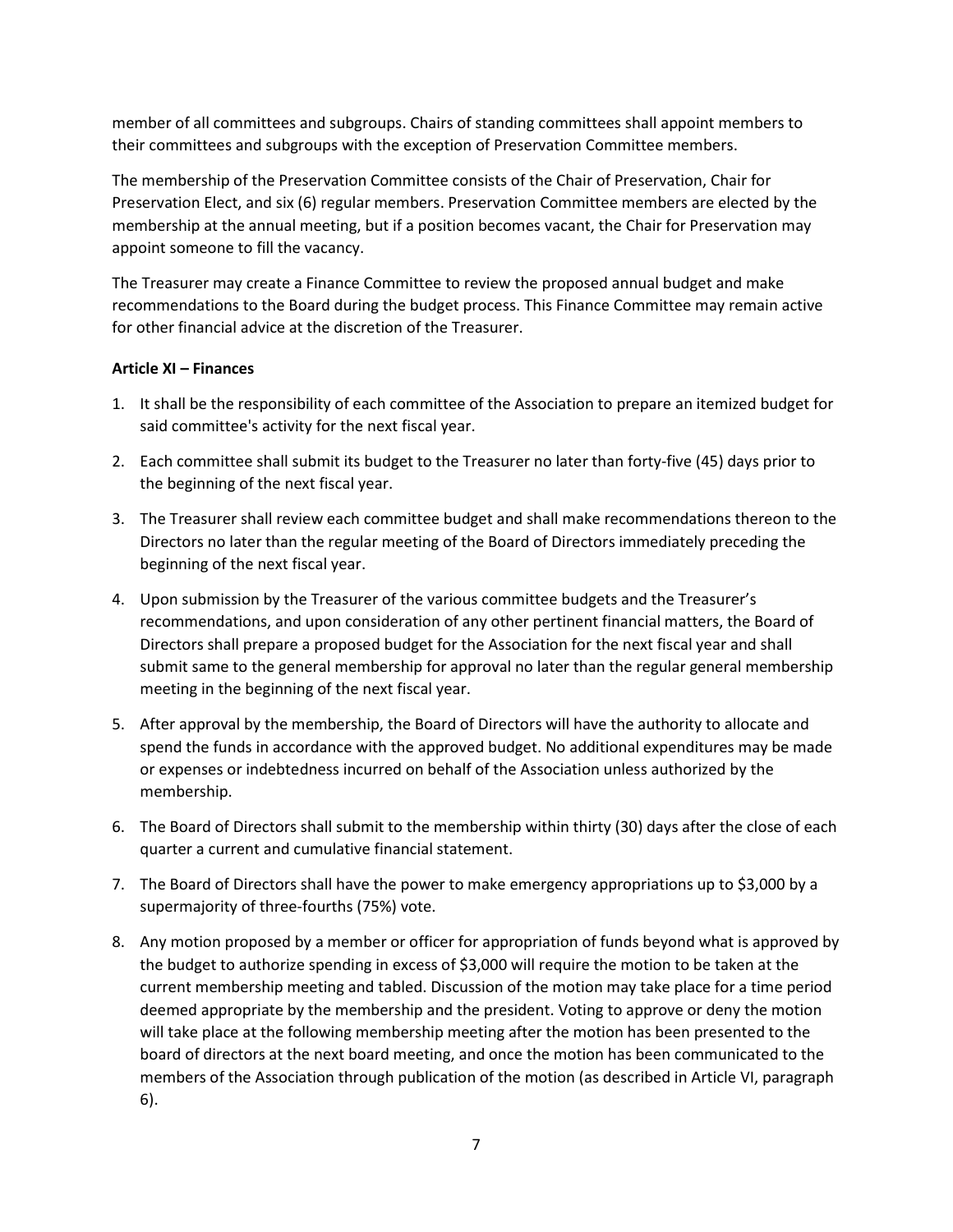Motions for appropriations in an amount up to \$3,000 may be discussed and voted on at the time of proposal.

9. Provision for budgetary reserve: An annual budgetary reserve equal to 50% of annual projected operating expenses for the next fiscal year will be retained as a budgetary cash reserve to compensate for shortfalls in operating income, should any such shortfalls occur.

## Article XII: Indemnification of Officers and Board Members

- 1. The officers and board members of the Association shall not be personally liable for the debts, obligations or other liabilities of the Association.
- 2. Each person who is or was an officer or board member of the Association, including the heirs, executors, administrators, or estate of such person, may be indemnified by the Association to the full extent permitted by Missouri law against any liability, judgment, fine, amount paid in settlement costs, and expenses (including attorney fees) incurred as a result of any claim arising out of such person's conduct in his or her capacity as an officer or board member of the Association. This indemnification is not exclusive of any other rights to which a person may be entitled under any other agreement or vote of disinterested board member, and does not limit in any way any right of the Association to make different or further indemnification with respect to any person.
- 3. The Board may authorize the purchase of insurance on behalf of any officer, board member, employee, or other agent of the Association against any liability which such person may incur, and which arises out of such person's status as an officer, board member, employee, or agent, whether or not the Association would have the power to indemnify that person against the liability under the law.

# Article XIII – Subsidiary Entities

The Association may create subsidiary entities with the approval of the Board of Directors and the general membership. Said entities may be formed to further the purposes and aims of the Association. The entities shall be formed either under the Missouri General Not for Profit Corporation Act or the Missouri General Corporation Act.

## Article XIV – Amendment Procedure

Proposed amendments to the Bylaws shall be presented to the Board and the membership in writing. The proposed amendment shall be presented in such manner that the membership shall be afforded a reasonable time, in advance of a meeting, to consider the proposed amendment. The amendment shall be adopted by a 60% majority vote of voting members present and voting at a regular membership meeting. Votes may be cast by written ballots or verbal votes at in-person or video meetings of the general membership. Votes on amendments may also be taken by mail. The board shall determine which methods of voting are to be used.

## Article XV – Involuntary Removal

Any member of the Association or any member of the Board of Directors can be involuntarily removed from the organization or the Board. The individual shall be deemed removed upon two-thirds (2/3) of